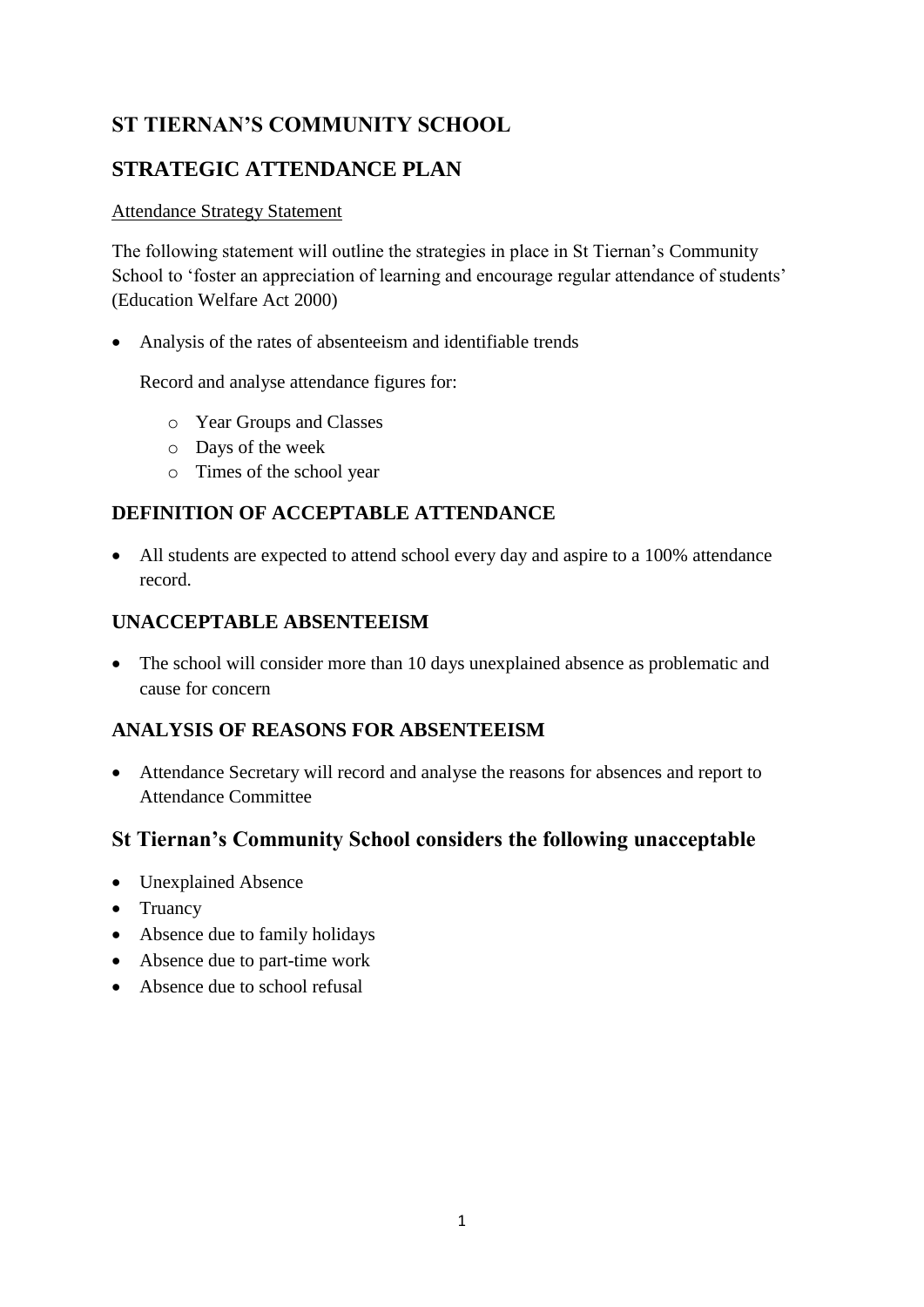The School engages the following pastoral and counselling services to identify and address underlying causes of persistent absence:

- Pastoral Care System
- Home School Liaison Teacher
- School Completion Programme
- Guidance Counsellor
- Chaplain
- Related and supporting Policies, i.e. Code of Behaviour, Anti-Bullying Policy, SEN Policy, Admissions Policy
- TUSLA
- NEPS
- Other relevant outside agencies, eg Lucena, Pieta House, Aware, SAY etc.

## **ST TIERNAN'S PROCEDURES AND SUPPORTS FOR CHILDREN IDENTIFIED AS HAVING AN ATTENDANCE PROBLEM**

- Guidance/Chaplain/Care Team
- JCSP Programme
- LCA Programme/LCVP Programme
- SCP Programme
- Learning Support
- Resource Teaching
- Team Teaching
- EAL Support
- Reading/Literacy Support
- SNA Support
- Homework Club
- Evening Study/Maths Club
- Attendance Secretary
- Home School Liaison Teacher
- Breakfast Club
- Free Lunch
- Social Inclusion Supports ie trips/outings/activities/extra-curricular and co-curricular programme, peer-mentoring programme.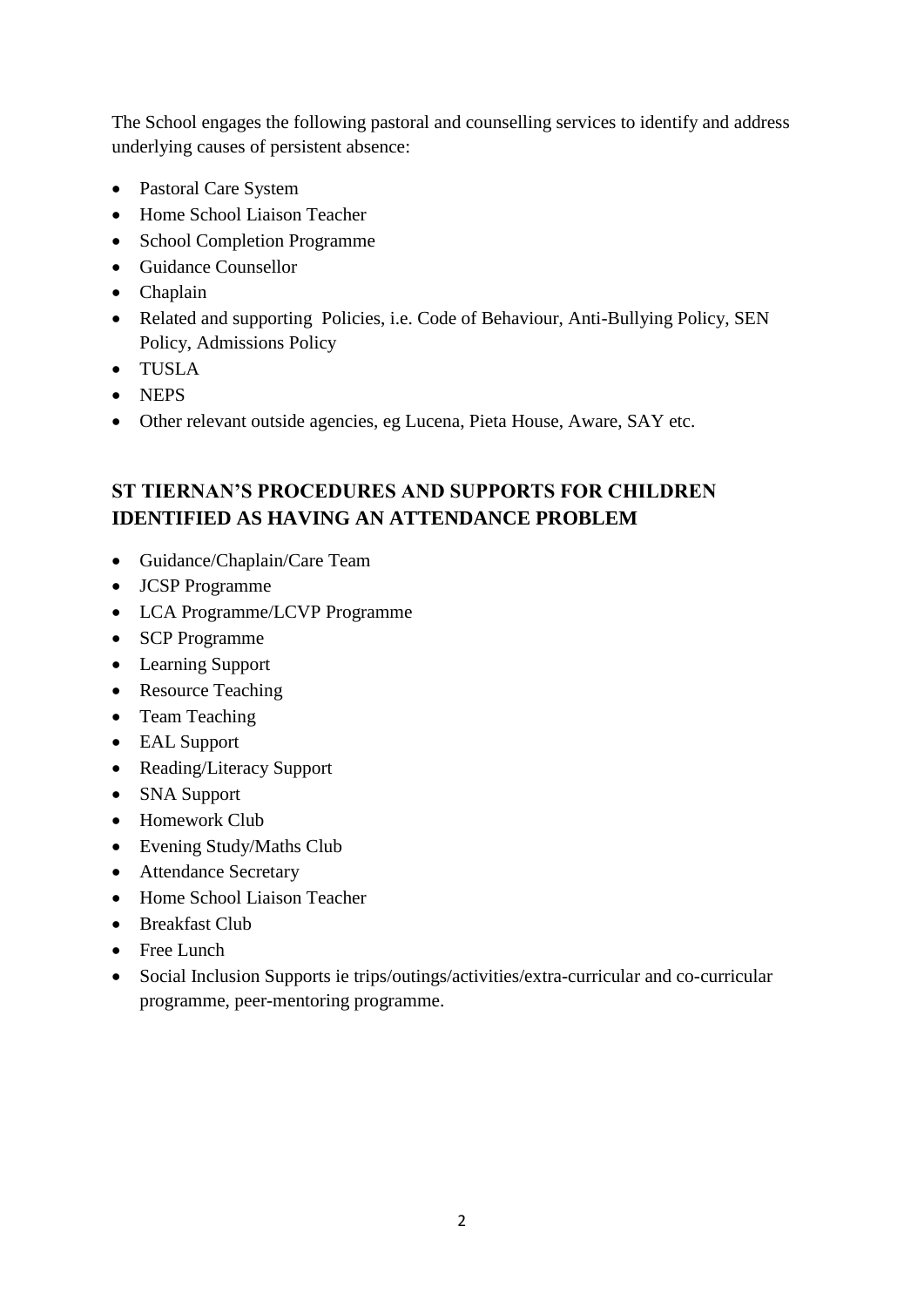## **INCENTIVES/AWARDS FOR GOOD ATTENDANCE**

At half-term intervals, students will record their % attendance in their journals and good attendance will be rewarded in the following ways:

- Certificates at year-group and whole school assemblies
- Vouchers/Prizes
- Class Outings/Trips
- Communication with Parents/Guardians

#### **PROVISION FOR INSERVICE FOR STAFF**

- PDST in-service/support for key staff
- E-portal in-service/upskilling

#### **ROLE OF ATTENDANCE SECRETARY**

The Attendance Secretary supports St Tiernan's Community School in procedures related to attendance.

- Daily recording of lates and absences
- Daily communication with parents through texting system
- Liaises with Year Heads, SCP Co-ordinator, HSCL Teacher, Principal and Deputy Principal
- Preparation of daily and weekly attendance reports
- Monthly reports listing total number of absences to Year Head to assist in identifying children at risk
- Liaises with EWO
- In consultation with Year Heads, sends letters to parents/guardians of students with six unexplained absences
- In consultation with Deputy Principal and Principal, sends letters to parents/guardians for students with over twenty days absence
- Co-ordinates completion of TUSLA Referral Forms
- Prepares, with Principal, Student Absence Reports and Annual Attendance Reports as required by NEWB legislation
- Provides statistics and analysis of attendance figures and records